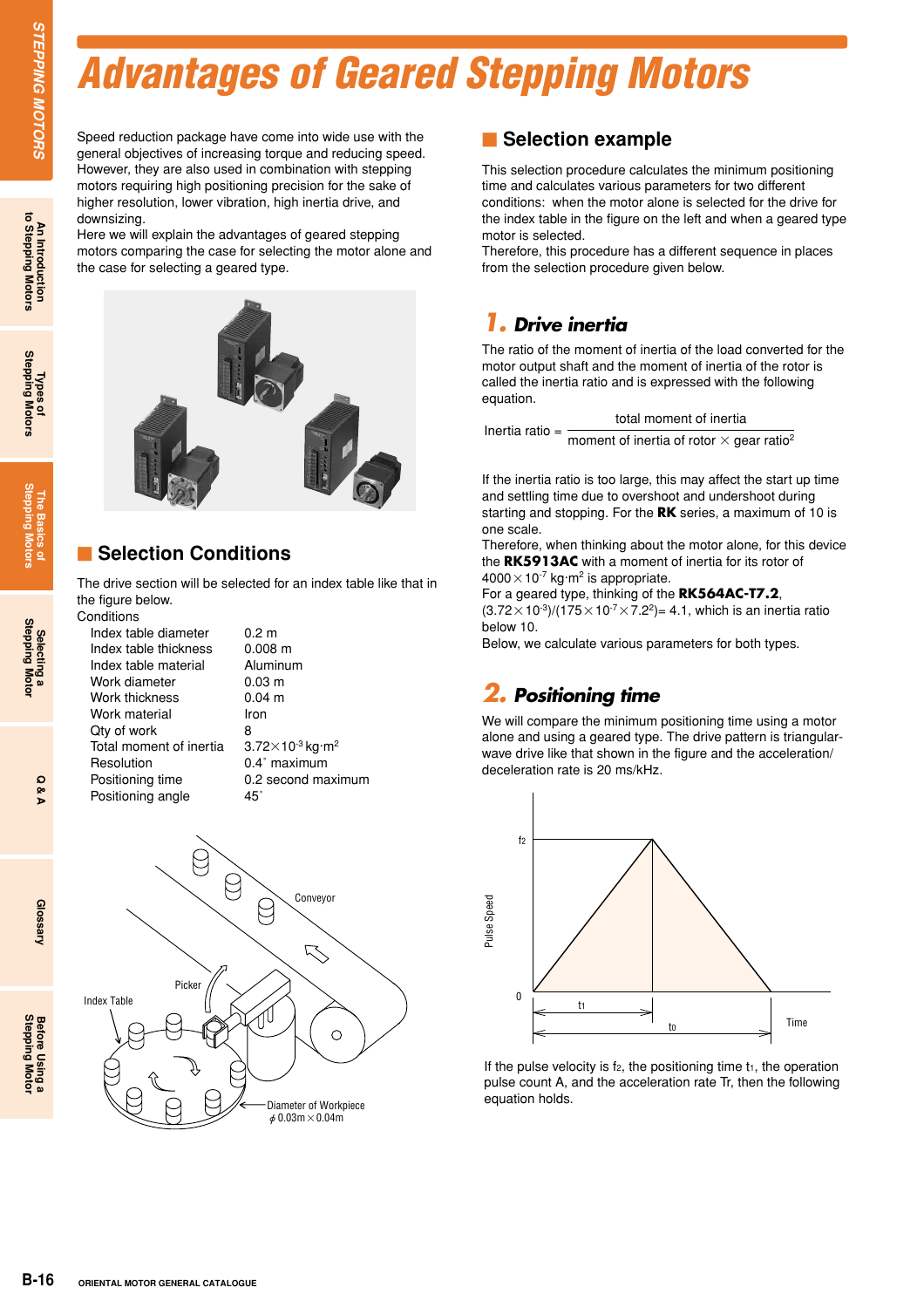#### **E** Acceleration/deceleration rate (Tr)

| $Tr =$ | $T_1$ [ms]<br>$f2$ [kHz] | $= 20$ [ms/kHz] $\cdots$ (1) |
|--------|--------------------------|------------------------------|
|        |                          |                              |
|        |                          |                              |

From Equations (1) and (2),

 $t_1 = \sqrt{20 \times A}$  (ms)  $\cdots$  (4)

#### ●**For motor alone:**

Half step of 0.36 $\degree$ /step and operation pulse count A = 45/0.36  $= 125$ 

From Equation (4),  $t_1 = 50$  [ms]. Therefore, the positioning time  $to = 100$  ms.

#### ●**For geared motor alone:**

Full step of 0.1 $\degree$ /step and operation pulse count A = 45/0.1 = 450.

From Equation (4),  $t_1 = 95$  [ms]. Therefore, the positioning time  $to = 190$  ms.

#### **E** Selection results

The table below summarizes the results of these calculations.

#### **Comparison of operation conditions**

| Package Model                  | <b>RK5913AC</b><br>(half step)          | <b>RK564AC-T7.2</b><br>(full step) |  |
|--------------------------------|-----------------------------------------|------------------------------------|--|
| Total moment of inertia        | $3.72 \times 10^{-3}$ kg m <sup>2</sup> |                                    |  |
| Operation pulse count          | 125 pulses                              | 450 pulses                         |  |
| Operation pulse speed (r/min)  | 2500 Hz (150 r/min)                     | 4700 Hz (78.3 r/min)               |  |
| Acceleration/deceleration time | 50 <sub>ms</sub>                        | 95 ms                              |  |
| Positioning time               | $100 \text{ ms}$                        | $190$ ms                           |  |
| Required torque                | 2.59 N·m                                | 0.81 N·m                           |  |
| Inertia ratio                  | 9.3                                     | 4.1                                |  |
| Acceleration/deceleration rate | 20 ms/kHz                               | 20 ms/kHz                          |  |

#### **E** Advantages of geared types

Using geared type motors provides the following advantages.

#### ●**Downsizing**

This does not mean just increasing the torque by using a geared type motor. Rather, whereas the inertia that the motor itself can drive is 10 times the rotor inertia, the geared type can drive this inertia multiplied by the square of the speed reduction ratio. Therefore, for driving an inertial body such as in this case, selecting a geared type makes it possible to reduce the installation dimension from 85 mm  $\rightarrow$  60 mm square and the total length from 128 mm to 93.5 mm.



#### **RK564AC-T7.2 Dimensions**



**RK5913AC Dimensions**

#### ●**Reduced Vibration**

Vibration can be reduced for the following reasons.

- 1 The vibration characteristic itself is reduced.
- 2 Through speed reduction, the low-speed region at which the motor vibrates can be avoided.
- 3 Because the motor is smaller, its own vibration is reduced.



#### ●**Positioning time**

Because this comparison uses an inertia structure that can be driven by the motor itself the advantages of geared type motors for acceleration were not manifest, but the larger the inertia body, the more the geared type motor reduces the acceleration time.

#### ●**Positioning angle**

For  $\alpha_{STEP}$  and **RK** series, since the basic step angle is 0.72°, 30˚ and 60˚ positioning was not possible, but since 1/7.2, 1/36, and other speed reduction ratios are available for geared type motors, 30˚ and 60˚ positioning are possible. This time, to compare a motor alone and a geared type motor under the same conditions, 45˚ positioning was used because it can be used by both types of motors.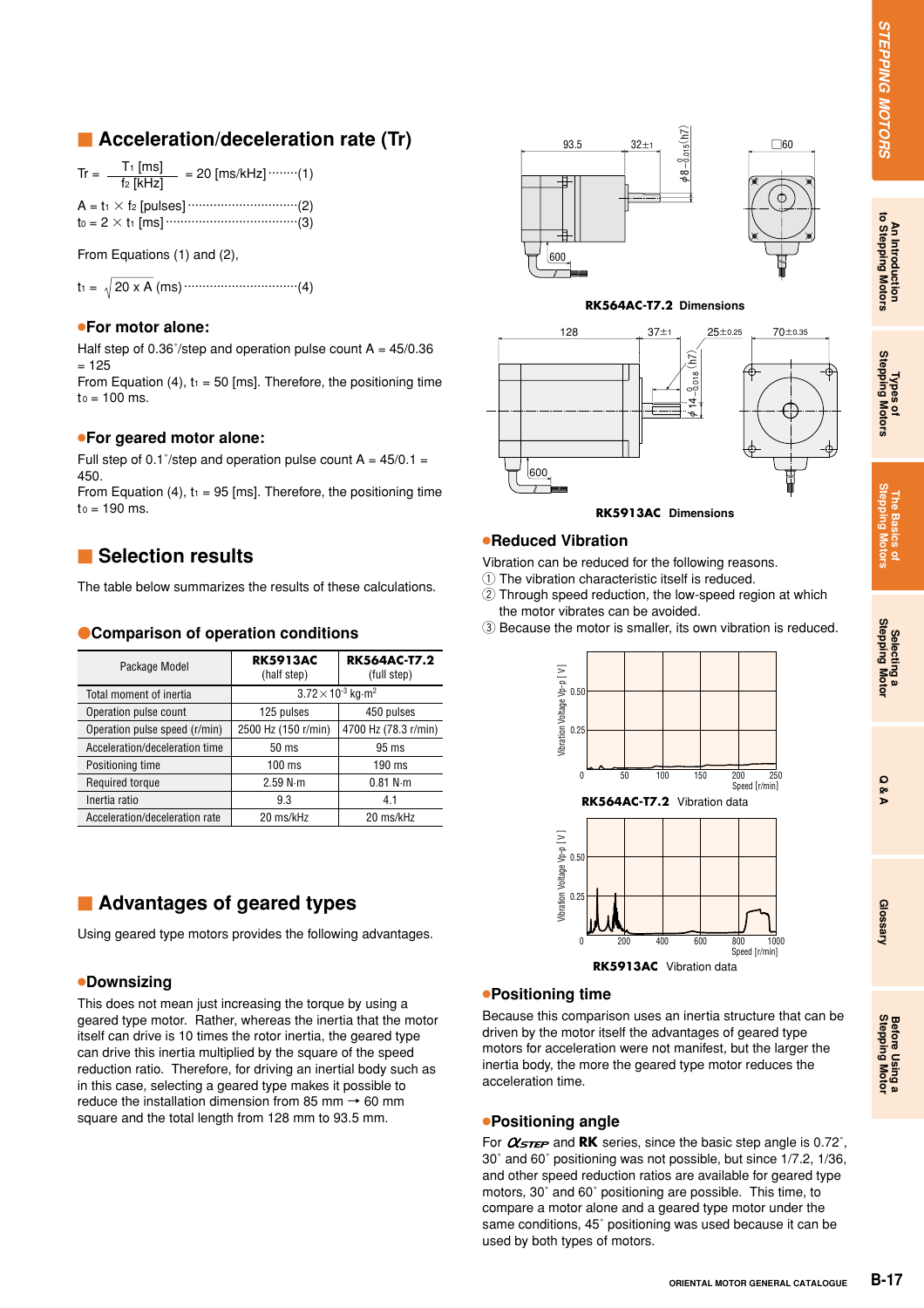#### **Exercise About the Gears**

Since the stepping motor and other control motors are designed to allow accurate positioning, the gearheads used for these motors must provide the same level of accuracy. Accordingly, Oriental Motor has developed a mechanism to minimize backlash in gears used with stepping motors in order to ensure low backlash properties.

Generally speaking, a stepping motor features greater output torque than an AC motor of the same frame size. Therefore, the stepping motor is designed to accommodate high torque so as not to diminish the motor's characteristics. The basic principles and structures of typical control motor gears are explained below.

#### **TH Gears**

#### **Principle and Structure**

In **TH**-type gears, tapered gears are used for the final stage of the spur gear's speed-reduction mechanism and the meshing gear. The tapered gear is produced through continuous profile shifting toward the shaft. The tapered gears used at the final stage are adjusted in the direction of the arrows, as shown in the figure below, to reduce backlash.



#### **PL Gears**

#### **Principle and Structure**

The planetary-gear mechanism is comprised mainly of a sun gear, planetary gears and an internal tooth gear. The sun gear is installed on the central axis (in a single-stage type, this is the motor shaft) surrounded by planetary gears enclosed in an internal tooth gear centered on the central axis. The revolution of planetary gears is translated into rotation of the output shaft via carriers.



#### **High Permissible Torque**

In conventional spur-gear speed-reduction mechanisms gears mesh one to one, so the amount of torque is limited by the strength of each single gear. On the other hand, in the planetary-gear speed-reduction mechanism a greater amount of torque can be transmitted, since torque is distributed through dispersion via several planetary gears.

teeth inside its circular rim.

The torque applied to each gear in the planetary-gear speed-reduction mechanism is obtained through the following formula:

$$
T = k \frac{T'}{n}
$$

*T*: Torque applied to each planetary gear (N·m)

- *T***'**: Total torque transference (N·m)
- *n*: Number of planetary gears
- *k*: Dispersion coefficient

The dispersion coefficient indicates how evenly the torque is dispersed among the individual planetary gears. The smaller the coefficient, the more evenly the torque is dispersed and the greater the amount of torque that can be transferred. To evenly distribute the transferred torque, each component must be accurately positioned.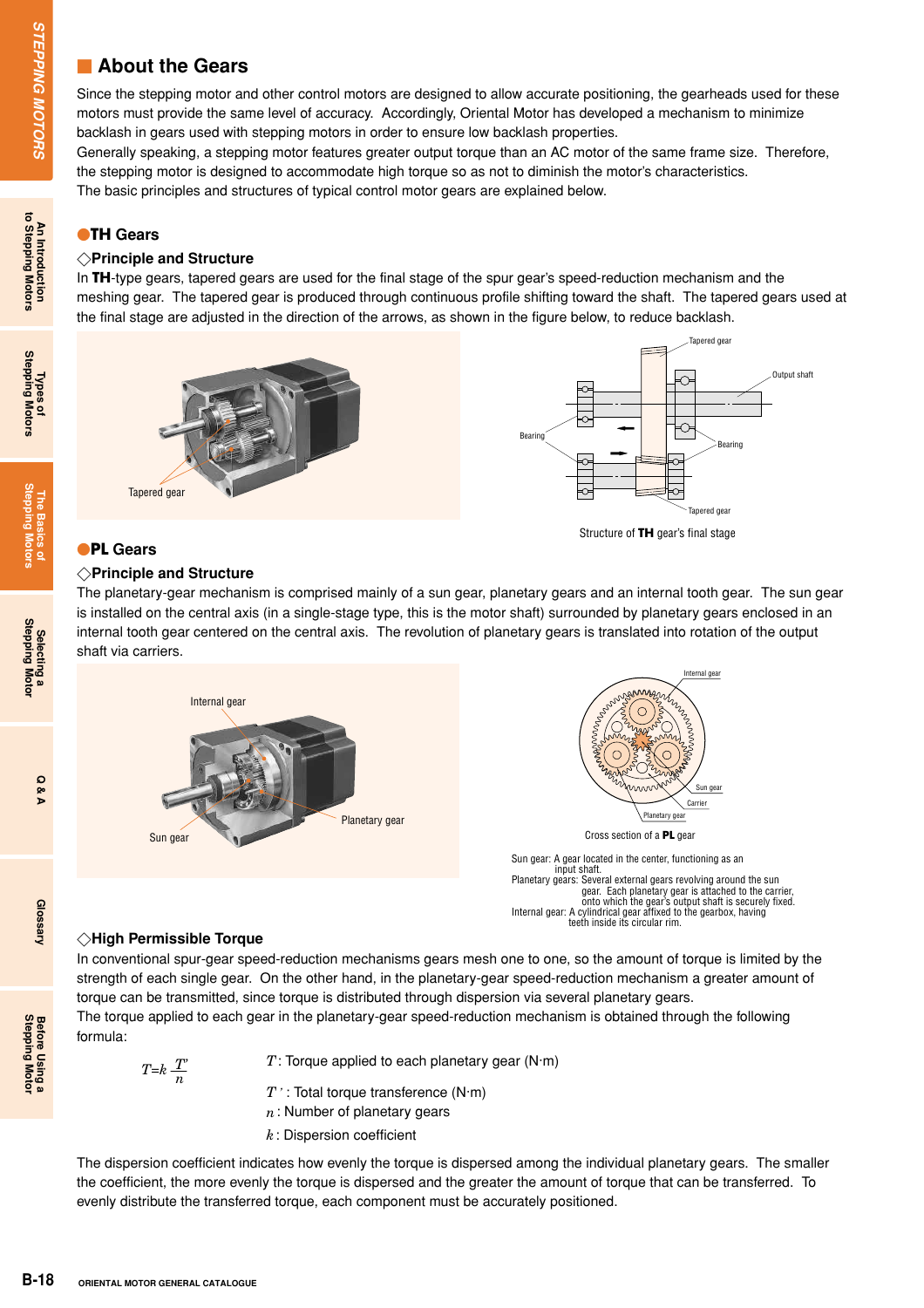## An Introduction<br>to Stepping Motors

#### **PN Gears**

The **PN** gear was developed for the following purposes:

- **・**Offer the same high level of torque as a **PL** gear.
- **・**Meet the need for highly accurate positioning, which cannot be achieved with a **PL** gear.
- **・**Provide an extensive range of low gear ratios that are difficult to achieve with a harmonic gear.

#### **Principle and Structure**

The **PN** gear employs the same planetary-gear speed-reduction mechanism as the **PL** gear. The **PN** gear achieves the specified backlash of three arc minutes through the improved accuracy of its components and the backlash-elimination mechanism. That mechanism is comprised of two sets of internal and planetary gears on the upper and lower levels with the internal gear teeth twisted in the circumferential direction. The upper-level internal gears and planetary gears reduce clockwise backlash; the lower-level internal gears and planetary gear reduce counterclockwise backlash.



#### **High Permissible Torque**

The **PN** gear employs the same planetary-gear speed-reduction mechanism as the **PL** gear. The **PN** gear offers high permissible torque, since it's capable of transmitting torque through dispersion via several planetary gears. For details, read "High Permissible Torque" in the section on the **PL** gear.

#### **Gear Characteristics**

#### **【**Torsional rigidity**】**

When a load is applied to the **PN** gear's output shaft, displacement (torsion) is proportional to the spring constant. The graph at right shows data for torsion angles measured by gradually increasing and decreasing the load on the output shaft in the forward and backward directions. Since the **PL** gear's specified backlash is 20 arc minutes, even with minimal torsional torque the torsion angle will abruptly increase in accordance with the amount of backlash. On the other hand, since the **PN** gear's backlash is maintained at or below three arc minutes, the torsional torque will not result in an abrupt increase in torsion angle.

Comparison of torsional rigidity between **PL** and **PN** geared types

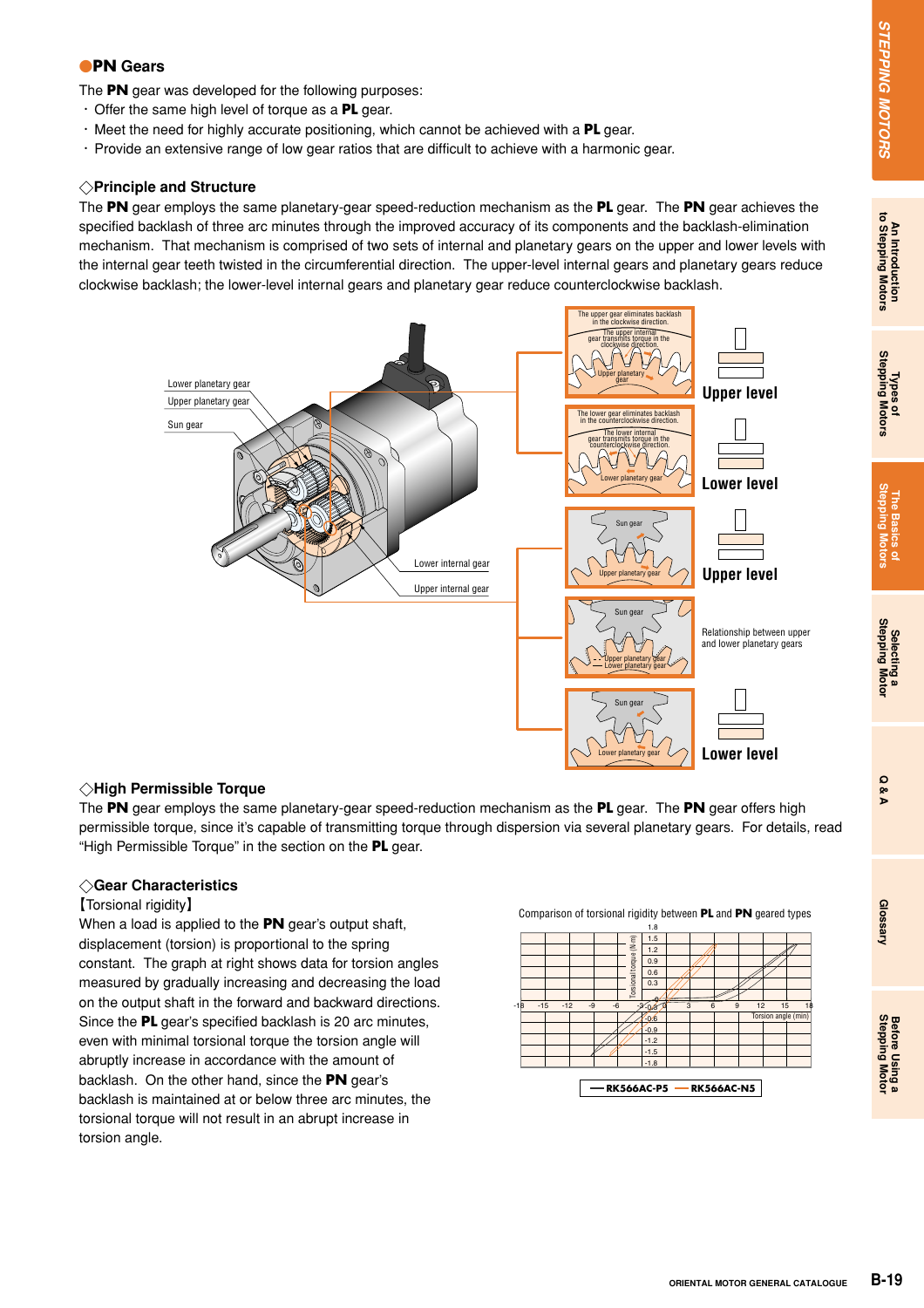#### **Harmonic Gears**

#### **Principle and Structure**

The harmonic gear offers unparalleled precision in positioning and features a simple construction utilizing the metal's elastomechanical property, comprising just three basic components: a wave generator, flex spline and circular spline.

#### **Wave Generator**

**Channonic Gears**<br>
The harmonic gear offers unpositioning and structure<br>
The harmonic gear offers unpositioning and features a simple and Structure<br>
mosticonoments: a wave generator<br>
direct are proported around the proport The wave generator is an oval-shaped component with a thin ball bearing placed around the outer circumference of the oval cam. The bearing's inner ring is attached to the oval cam, while the outer ring is subjected to elastic deformation via the balls. The wave generator is mounted onto the motor shaft.



#### **Flex Spline**

The flex spline is a thin, cup-shaped component made of elastic metal, with teeth formed along the outer circumference of the cup's opening. The gear's output shaft is attached to the bottom of the flex spline.

#### **Circular Spline**

The circular spline is a rigid internal gear with teeth formed along its inner circumference. These teeth are the same size as those of the flex spline, but the circular spline has two more teeth than the flex spline. The circular spline is attached to the gearbox along its outer circumference.



 Combines three basic parts. The flex spline is bent into an oval shape by the wave generator. The teeth at the long axis of the oval mesh with the circular spline, while the teeth at the short axis of the oval are completely separate from it.



When the wave generator completes one revolution, the flex spline has rotated two fewer teeth than the circular spline has, resulting in the movement of flex spline for the difference in the tooth count (two teeth) in the opposite direction of the wave generator's rotation (i.e., counterclockwise). This movement translates into output, thereby reducing the speed.

#### **Precision**

Unlike conventional spur gears, the harmonic gear is capable of averaging the effects of tooth-pitch errors and accumulated pitch errors to the rotational speed, thus achieving highly precise, zero-backlash performance. However, the gear's own torsion may become the cause of a problem when performing ultra-high-precision positioning at an accuracy of two arc minutes or less. When using a harmonic gear for ultra-high-precision positioning, remember the following three points:

#### **Lost Motion**

Lost motion is the total value of the displacement produced when about five percent of permissible torque is applied to the gear's output shaft. Since harmonic gears have no backlash, the measure indicating the gear's precision is represented as lost motion.

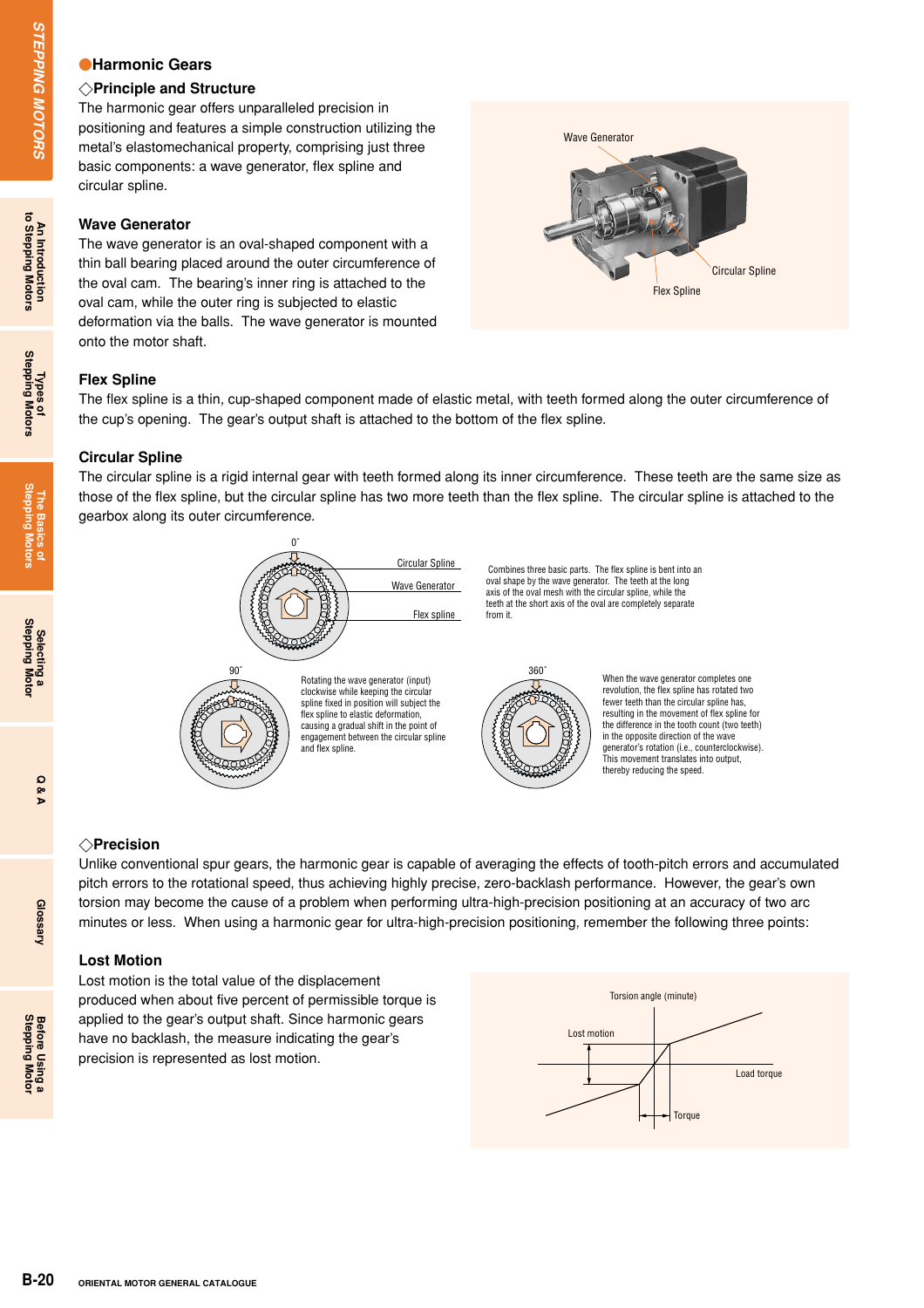# **STEPPING MOTORS**

## **Before Using a**<br>Stepping Motor

#### **Hysteresis Loss**

When torsion torque is gradually applied to the gear output shaft until it reaches the permissible torque in the clockwise or counterclockwise direction, the angle of torsion will become smaller as the torque is reduced. However, the angle of torsion never reaches zero, even when fully returned to its initial level. This is referred to as "hysteresis loss," as shown by B-B' in the figure. Harmonic gears are designed to have a hysteresis loss of less than two minutes. When positioning from the clockwise or counterclockwise direction, this hysteresis loss occurs even with a frictional coefficient of 0. When positioning to two minutes or less, positioning must be done from a single direction.



#### **Torque and Torsion Characteristics**

Displacement (torsion) is produced by the gear's spring constant when a load is applied to the output shaft of the harmonic gear. The amount of this displacement, which is caused when the gear is driven under a frictional load, is the same as the value when the motor shaft is held fixed and torsion (torque) is applied to the gear's output shaft. The amount of displacement (torsion angle) can be estimated through use of an equation, as shown below.

#### Calculation method

The harmonic gear's torsion-angle/torque-characteristic curve is not linear, and the characteristics can be expressed in one of the following three equations depending on the load torque:

1. Load torque  $T_L$  is  $T_I$  or less.

$$
\theta = \frac{T_L}{K_I} \text{ (min.)}
$$

2. Load torque *TL* is greater than *T1* but not larger than *T2*.

$$
\theta = \theta_1 + \frac{T_L - T_I}{K_2} \text{ (min.)}
$$

3. Load torque *TL* is greater than *T2*.

$$
\theta = \theta_1 + \theta_2 + \frac{T_L - T_I - T_2}{K_2} \text{ (min.)}
$$

Torsion angles obtained by these equations are for individual harmonic gears.

Values for Determining Torsion Angle

| Item<br>Model            | Gear ratio       | N·m | $K_1$<br>$N·m/min$ . | $\theta_1$<br>min | T2<br>N·m | K2<br>$N·m/min$ . | $\theta$ <sub>2</sub><br>min. | $K_3$<br>$N·m/min$ . |
|--------------------------|------------------|-----|----------------------|-------------------|-----------|-------------------|-------------------------------|----------------------|
| AS66□□-H50               | $\therefore$ 50  | 2.0 | 1.0                  | 2.0               | 7.0       | 1.4               | 5.6                           |                      |
| AS66 <sup>-1</sup> -H100 | 100              | 2.0 | 1.4                  | 1.4               | 7.0       | 1.8               | 4.2                           |                      |
| AS98<br>∃-H50            | $\frac{1}{2}$ 50 | 7.0 | 3.8                  | 1.8               | 25        | 5.2               | 5.3                           | 6.7                  |
| AS981<br><b>H100</b>     | 100              | 7.0 | 4.7                  | 1.5               | 25        | 7.5               | 3.9                           | 8.5                  |

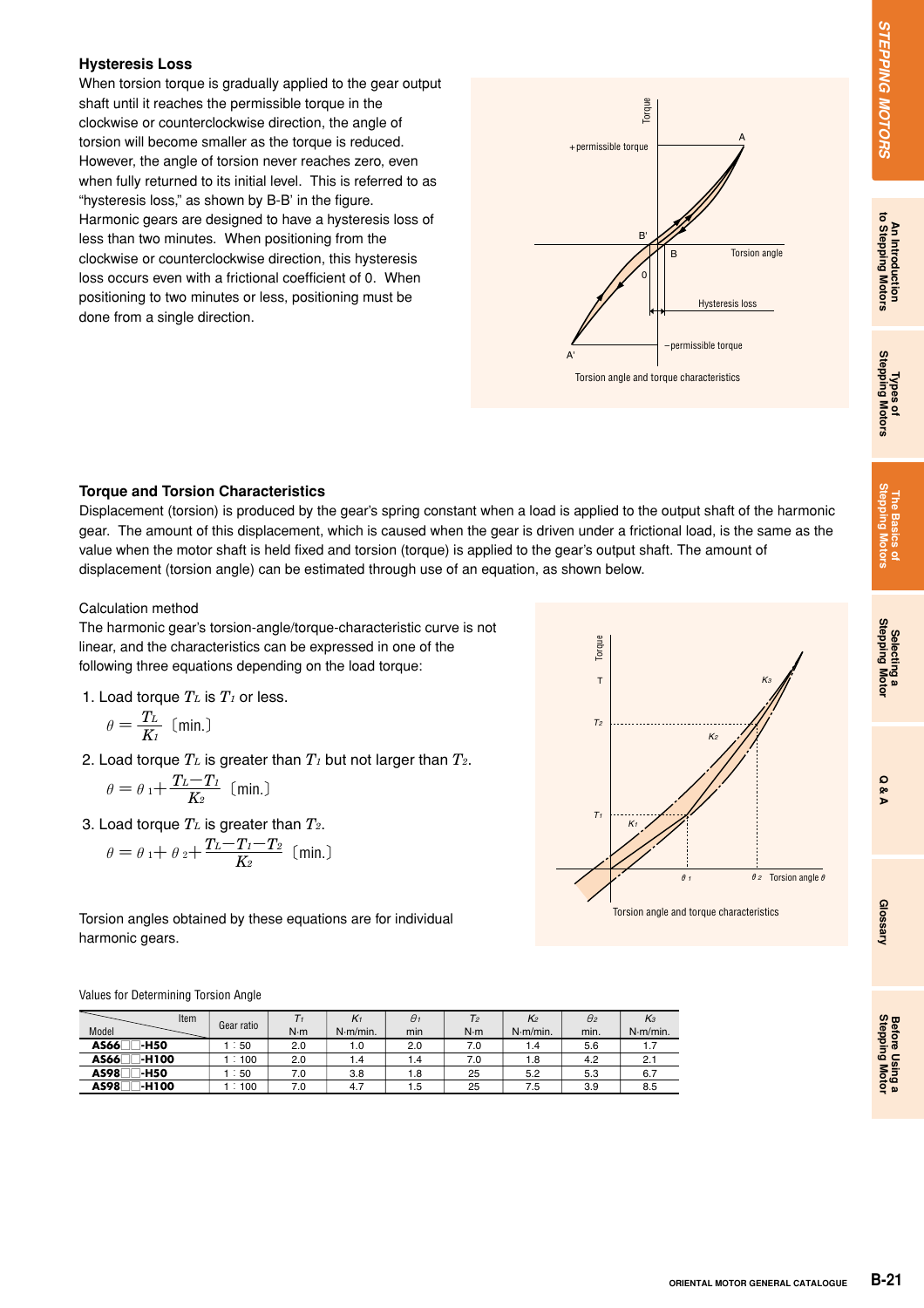#### **Late 3 Useful Life of a Gearhead**

The useful life of a gearhead is reached when power can no longer be transmitted because the bearing's mechanical life has ended. Therefore, the actual life of a gearhead varies depending on the load size, how the load is applied, and the allowable speed of rotation. Oriental Motor defines service life under certain conditions as "rated lifetime," based on which the useful life under actual operation is calculated according to load conditions and other factors.

#### **• Rated Lifetime**

Oriental Motor defines the rated lifetime as the useful life of a gearhead under the following operating conditions:

[Operating conditions] Torque: Permissible torque Load: Uniform continuous load Input rotational speed: Reference-input rotational speed : Rotational speed at the rated lifetime of each gear type Overhung load: Permissible overhung load

Thrust load: Permissible thrust load

[Table 1: Rated Lifetime per Gear Type]

|        | Series/Motor type | Gear type             | Reference-input rotational speed | Rated lifetime (L1) |
|--------|-------------------|-----------------------|----------------------------------|---------------------|
|        |                   | <b>TH</b> geared type |                                  |                     |
| Olstep |                   | <b>PL</b> geared type |                                  |                     |
|        |                   | Harmonic geared type  |                                  |                     |
|        |                   | <b>TH</b> geared type |                                  |                     |
|        | <b>RK</b> series  | <b>PN</b> geared type | 1500r/min                        | 5000 hrs.           |
|        |                   | .                     |                                  |                     |

|                           | Harmonic geared type  |           |           |
|---------------------------|-----------------------|-----------|-----------|
| 5-phase <b>CSK</b> Series | <b>TH</b> geared type |           |           |
| 2-phase <b>CSK</b> Series | <b>SH</b> geared type |           |           |
| 2-phase <b>PK</b> Series  | <b>SH</b> geared type |           |           |
|                           | <b>MG</b> geared type |           | 5000 hrs. |
| <b>PMC</b> series         | Harmonic geared type  | 3000r/min | 2500 hrs. |
|                           |                       |           |           |

#### **Estimating Lifetime**

Lifetime under actual conditions of use is calculated based on the permissible rotational speed, load size and load type, using the following formula:

$$
L(\text{lifetime}) = L_1 \times \frac{K_1}{(K_2)^3 \times f} \quad \text{(h)}
$$

*L1*: Rated lifetime [hrs.]

See Table 1 to find the applicable rated lifetime from the type of gear.

*K1*: Rotational speed coefficient

The rotational speed coefficient (*K1*) is calculated based on the reference-input rotational speed listed in Table 1 and the actual-input rotational speed.

$$
K_{\text{I}} = \frac{\text{Reference-input rotational speed}}{\text{Actual-input rotation speed}}
$$

*K2*: Load factor

The load factor (*K2*) is calculated based on actual operating torque and the allowable torque for each gear.

The average torque may be considered operating torque if the gear is subjected to load while starting and stopping only, as when driving an inertial body. The calculation of average torque is explained later in this section.

$$
K_2 = \frac{\text{Operating torque}}{\text{Permissible torque}}
$$

Permissible torque is per the specified values listed in the product catalogue and operating manual.

#### *f* : Load-type factor

The factor (*f*) may be determined based on load type, using the following examples as a reference:

| Load type     | Example                                                                                      | Factor (f) |  |
|---------------|----------------------------------------------------------------------------------------------|------------|--|
| Uniform load  | • One-way continuous operation                                                               | 1.0        |  |
|               | • For driving belt conveyors and film rollers that are subject to minimal load fluctuation.  |            |  |
| Light impact  | $\cdot$ Frequent starting and stopping                                                       | 1.5        |  |
|               | . Cam drive and inertial body positioning via stepping motor                                 |            |  |
| Medium impact | • Frequent instantaneous bidirectional operation, starting and stopping of reversible motors | 2.0        |  |
|               | . Frequent instantaneous starting and stopping of brushless motors                           |            |  |

**Q & A**

**Glossary**

**Stepping Motor Before Using a**